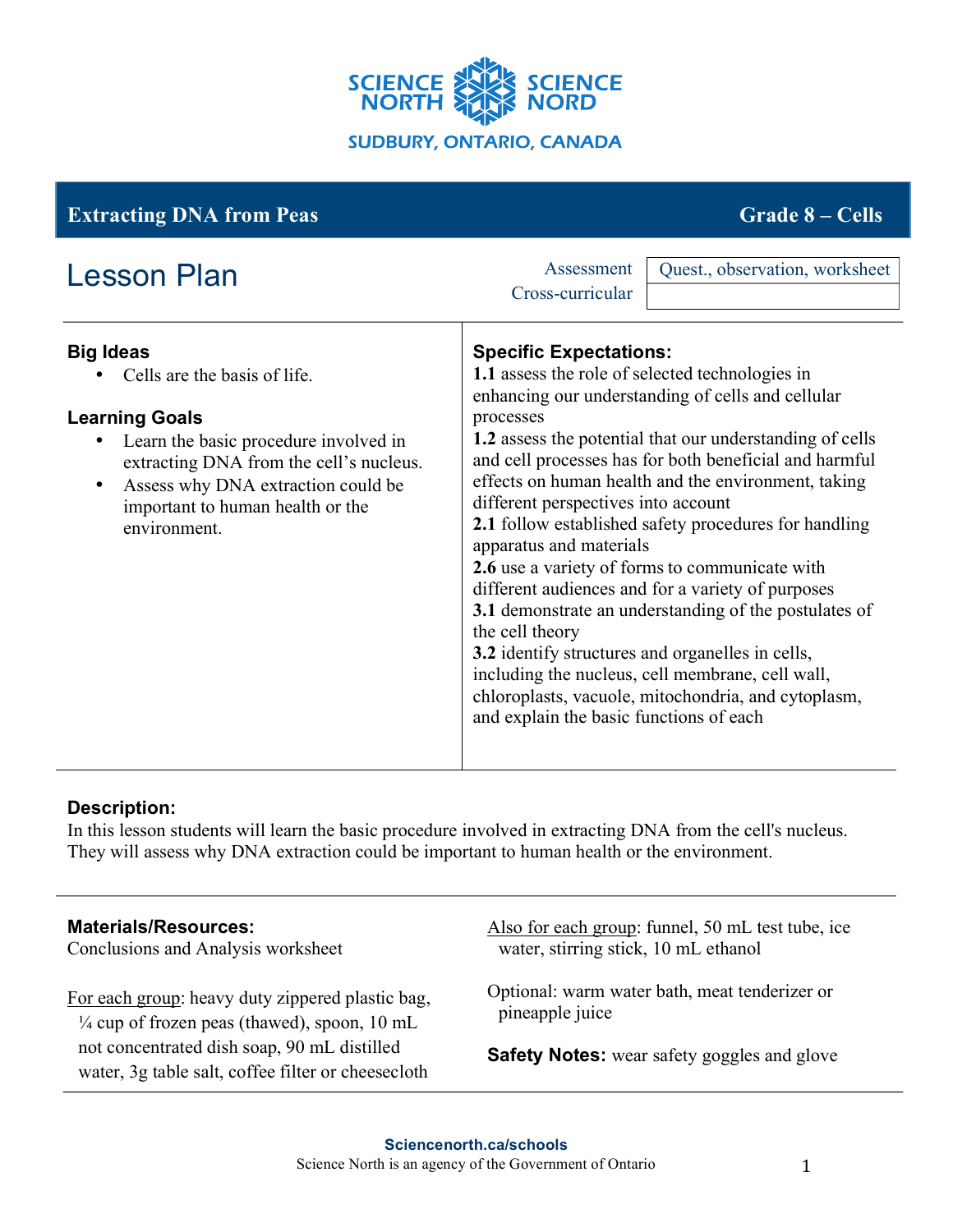### **Introduction**

Start by telling the students that we are going to follow the basic process scientists would use to extract DNA from a cell's nucleus. We are going to be using items we would likely have in our homes.

Go over the three parts of the cell theory (The cell is the basic unit of life. All cells come from pre-existing cells. All living things are made up of one or more cells). Ask them what do they think DNA will look like. (You might have to review DNA a little. Deoxyribonucleic acid. Contains the genetic information of an organism. Provides instructions for making proteins.) Ask students where do they think DNA is found (cell nucleus). Is it always found in the nucleus? (Unicellular organisms do not have nuclei.)

Note: this lab can be done using fruit such as strawberries, bananas or kiwis (kiwis have protease in them which cuts the DNA away from the proteins it is wrapped around), but the white strands are usually pectin instead of DNA.

#### **Action**

Prepare the DNA extraction buffer: dissolve the salt in 90 mL of distilled water. Add 10mL of dish soap and mix gently. Make sure there are no bubbles. The buffer may be shared with two or three groups.

Make sure the ethanol is ice-cold. Store it in an ice-water bath until ready for use.

Place the thawed peas in a zippered plastic bag, and mash the peas with the back of a spoon to make them pulpy. Be careful to not break the bag. Add about 15mL of DNA extraction buffer to the peas. It should not be too dilute, but liquid. Knead the buffer with the peas for about 1 minute. Let the mixture sit for 15 minutes. You can also rest the mixture in a warm (600C) water bath for 15 minutes.

If you heated the mixture, cool the mixture by putting it in an ice-water bath for 5 minutes.

Place the cheesecloth or coffee filter into the funnel. Use this to filter your pea mixture into a test tube. You can choose to add a pinch of meat tenderizer or a few drops of pineapple juice (contains protease) to the solute in the test tube. Stir very gently, so as not to break up the DNA. Note: the protease will degrade some of the proteins in the preparation.

Slowly pour the cold ethanol down the side of the test tube so it floats on top of the solute. Leave the tube, undisturbed, for a few minutes. Observe what happens. Note: nucleic acids (DNA and RNA) are insoluble in cold ethanol and will precipitate into the ethanol layer.

Dip the stirring stick into the tube where the pea extract and ethanol layers come into contact with each other. Collect the white strands, and make some observations.

Adapted from: http://www.shsu.edu/~agr\_www/documents/DNALAB.pdf